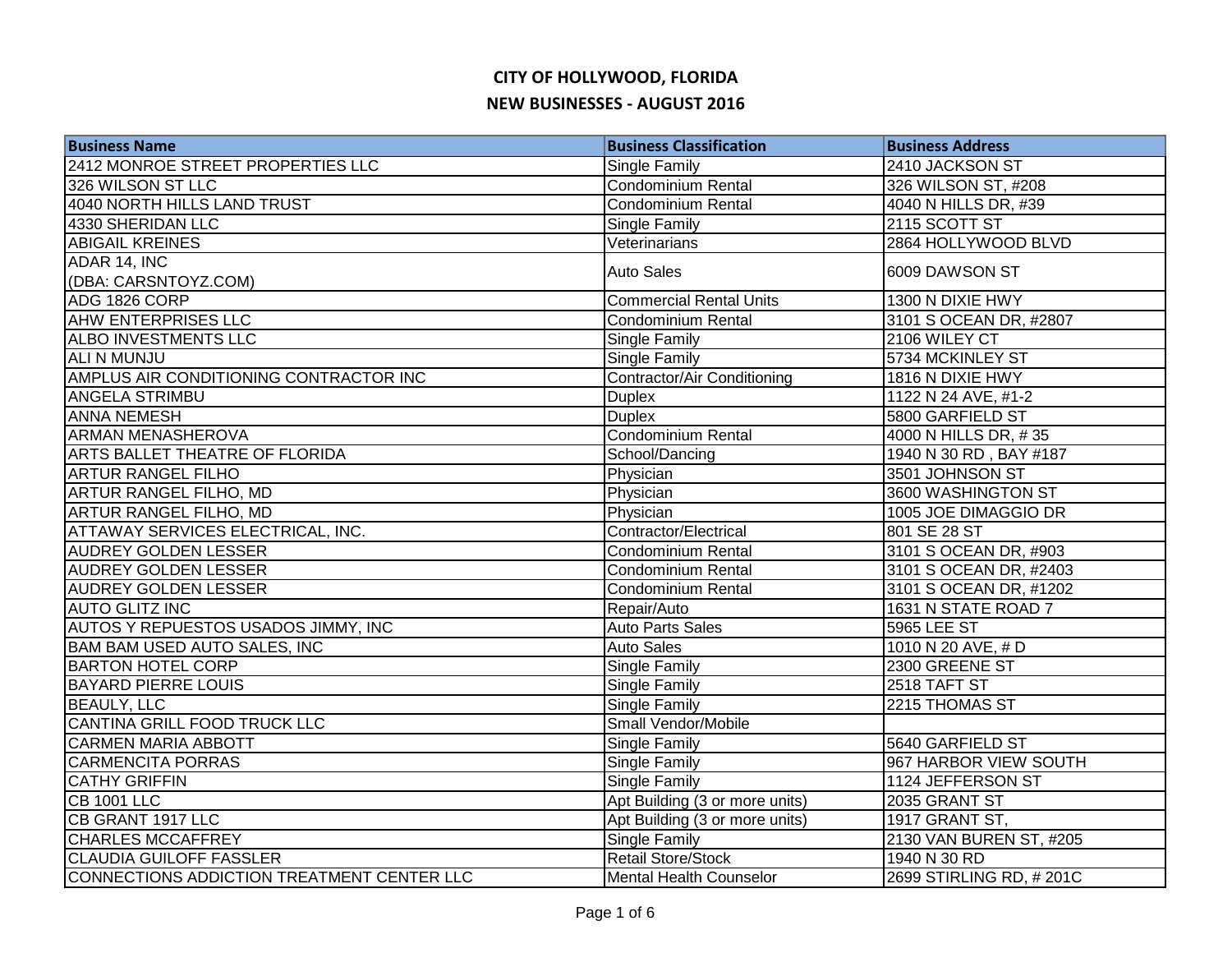| <b>Business Name</b>                          | <b>Business Classification</b> | <b>Business Address</b>         |
|-----------------------------------------------|--------------------------------|---------------------------------|
| COOL RUNNINGS AUTO SALES INC                  | <b>Auto Sales</b>              | 5837 DAWSON ST                  |
| COSTA BELLA REALTY GROUP INC                  | <b>Broker/Real Estate</b>      | 330 N FEDERAL HWY               |
| <b>CRYSTAL COLLINS</b>                        | Single Family                  | 2130 VAN BUREN ST, #201         |
| D2 MACHINING SOLUTIONS, INC                   | Manufacturing                  | 3784 SW 30 AVE                  |
| DAVID 2022 LLC                                | <b>Duplex</b>                  | 1927 CLEVELAND ST               |
| <b>DAVID SPINDL</b>                           | Single Family                  | 3224 SW 53 CT                   |
| DEDICATED MARINE ELECTRIC, INC                | Office                         | 3784 SW 30 AVE                  |
| DEFED, LLC                                    | <b>Auto Sales</b>              | 5654 DAWSON ST                  |
| <b>DENISE LUKACS</b>                          | Veterinarians                  | 2864 HOLLYWOOD BLVD             |
| <b>DENNY'S INC</b>                            | Restaurant/Bar                 | 2541 N 29 AVE                   |
| (DBA: DENNY'S RESTAURANT)                     |                                |                                 |
| DEROMEDI BROTHERS LLC                         | Single Family                  | 825 N 26 AVE                    |
| DONALD MARESE ELECTRIC INC                    | Contractor/Electrical          | 2722 THOMAS ST                  |
| DVRS ARE US INC                               | <b>Retail Store/Stock</b>      | 1937 HOLLYWOOD BLVD             |
| (DBA: LUXE BOUTIQUE)                          |                                |                                 |
| DY&Z INVESTMENTS LLC                          | <b>Commercial Rental Units</b> | 2710 VAN BUREN ST               |
| EDJ HOMES #2, LLC                             | <b>Duplex</b>                  | 6146 BUCHANAN ST                |
| EDJ HOMES #3, LLC                             | Single Family                  | 2031 N 57 TER                   |
| EDJ HOMES #3, LLC                             | <b>Duplex</b>                  | 5931 GARFIELD ST                |
| <b>ELENA RUTH LADICH</b>                      | Physician                      | 1005 JOE DIMAGGIO DR            |
| <b>ELENA RUTH LADICH</b>                      | Physician                      | 3600 WASHINGTON ST              |
| ELENA RUTH LADICH, MD                         | Physician                      | 3501 JOHNSON ST, RM 2-281M      |
| <b>ESCAPED ROOM LLC</b>                       | <b>Retail Store/Stock</b>      | 2015 HARRISON ST                |
| (DBA: BOHO STORY)                             |                                |                                 |
| <b>FAMILY INSURANCE COMPANY</b>               | Insurance Company/Life         |                                 |
| FIRST CLASS AUTO TECH CORP                    | Repair/Auto                    | 1008 S DIXIE HWY                |
| <b>FLOCAPZ INVESTMENTS, LLC</b>               | Single Family                  | 2260 CHARLESTON ST              |
| FLORIDA INSTITUTE FOR CARDIOVASCULAR CARE, PA | Office                         | 3700 WASHINGTON ST, SUITE 500 B |
| (DBA: HEALTHWORX)                             |                                |                                 |
| <b>FRIES FAMILY TRUST</b>                     | Single Family                  | 6109 EATON ST                   |
| <b>GABRIELA DEBOER</b>                        | Single Family                  | 2150 VAN BUREN ST, #107         |
| <b>GELATO GOURMET LLC</b>                     | <b>Retail Store/Stock</b>      | 1940 N 30 RD                    |
| <b>GENARO PEREZ</b>                           | <b>Barber Shop</b>             | 902 N 30 RD #A                  |
| (DBA: CHULO'S NEW YORK)                       |                                |                                 |
| GK RENTALS 1800, LLC                          | <b>Vacation Rental</b>         | 1422 COOLIDGE ST                |
| <b>GLONEVIA KNOWLES</b>                       | <b>Massage Therapists</b>      | 2750 N 29 AVE, suite 114E       |
| (DBA: RELIABLE WELLNESS SOLUTIONS)            |                                |                                 |
| GOT CAR AUTO BROKERS, LLC                     | <b>Auto Sales</b>              | 110 N DIXIE HWY                 |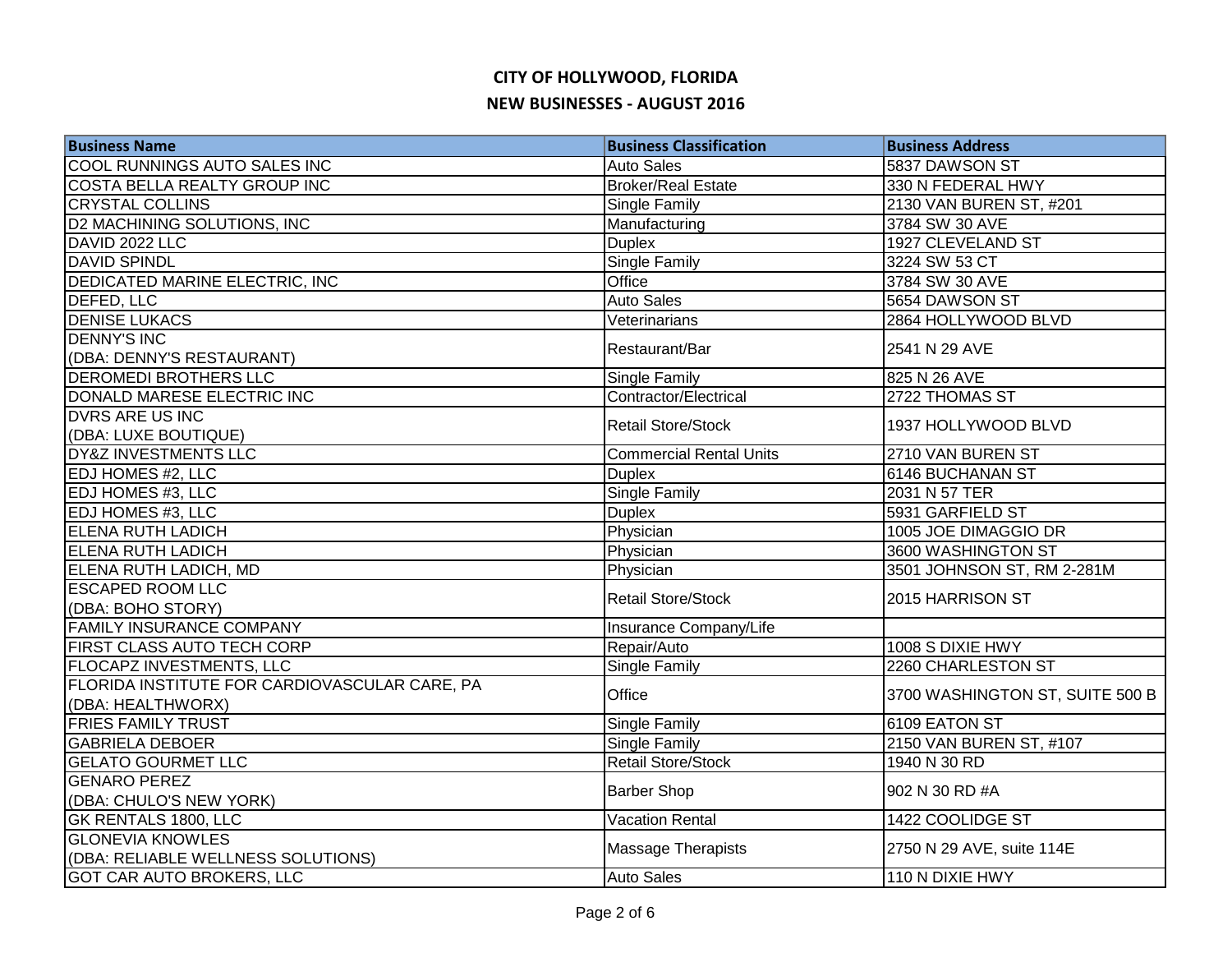| <b>Business Name</b>                 | <b>Business Classification</b> | <b>Business Address</b>         |
|--------------------------------------|--------------------------------|---------------------------------|
| <b>GRAM GROUP REAL ESTATE 1 LLC</b>  | Single Family                  | 2360 FARRAGUT ST                |
| <b>GRANNY B'Z LLC</b>                | Small Vendor/Mobile            |                                 |
| <b>GUILTY PLEASURES SF LLC</b>       | <b>Retail Store/Stock</b>      |                                 |
| (DBA: GUILTY PLEASURES)              |                                | 2850 N 28 TER                   |
| <b>HEALTHSTONE MEDICAL GROUP LLD</b> | Office                         | 3700 WASHINGTON ST, SUITE 500 B |
| (DBA: HEALTHWORX)                    |                                |                                 |
| <b>HECTOR BURRION</b>                | <b>Duplex</b>                  | 381 N 62 AVE, #A-B              |
| <b>HECTOR E JUARBE</b>               | Condominium Rental             | 350 TAFT ST, #1                 |
| <b>HEDGEROW 10 FL LLC</b>            | <b>Commercial Rental Units</b> | 915 S 21 AVE                    |
| HOLLYWOOD FOOD MANANGEMENT           | Restaurant/Bar                 | 1201 N BROADWALK                |
| (DBA: SUBWAY #56476)                 |                                |                                 |
| HOLLYWOOD GOLDEN CARS AND TRUCKS INC | <b>Auto Sales</b>              | 5820 FUNSTON ST                 |
| HOLY CROSS ROMANIAN ORTHODOX CHURCH  | Apt Building (3 or more units) | 6228 EATON ST, #1-4             |
| HS TH 203 LLC                        | Condominium Rental             | 2130 VAN BUREN ST, #203         |
| I GOTTA GUY MOVING & STORAGE LLC     | Office                         | 2001 TYLER ST                   |
| IN BUSINESS AND LIFESTYLE, INC.      | <b>Travel Service</b>          | 5612 HARDING ST                 |
| (DBA: INTENTION TRAVEL)              |                                |                                 |
| <b>INTERNET AUTO SALES INC</b>       | <b>Auto Sales</b>              | 1010 N 20 AVE                   |
| <b>ITAY KARNY</b>                    | <b>Condominium Rental</b>      | 4060 N HILLS DR, #38            |
| <b>IVAN WALLACE</b>                  | <b>Duplex</b>                  | 6117 EATON ST, #1-2             |
| <b>J &amp; F PROPERTIES CORP</b>     | <b>Condominium Rental</b>      | 3101 S OCEAN DR, #1208          |
| JB BEST CLEANING SERVICES CORP       | Office                         | 1722 MAYO ST, #201              |
| <b>JIMMY JEUDY</b>                   | Single Family                  | 2228 HOOD ST                    |
| JOHN JOHNSON ELECTRIC INC            | Contractor/Electrical          | 3620 W PARK RD                  |
| <b>JOHNSON DEWEY LLC</b>             | <b>Commercial Rental Units</b> | 5636-5638 DEWEY ST              |
| <b>JORGE GONZALEZ-VERANES</b>        | Single Family                  | 2119 MCKINLEY ST                |
| JORGE GONZALEZ-VERANES               | Single Family                  | 1115 N 13 TER                   |
| <b>JORGE GONZALEZ-VERANES</b>        | Single Family                  | 2237 TAFT ST                    |
| <b>JULIO DIMATTEO</b>                | Single Family                  | 6280 SIMMS ST                   |
| <b>KALPANA PATEL</b>                 | Condominium Rental             | 3101 S OCEAN DR, #3808          |
| <b>KENNETH R CARMAN LLC</b>          | Single Family                  | 2612 N 24 AVE                   |
| <b>KEVIN FRAME</b>                   | Veterinarians                  | 2864 HOLLYWOOD BLVD             |
| <b>KIM CAMERON</b>                   | <b>Retail Store/Stock</b>      | 1940 N 30 RD, BAY #102          |
| (DBA: KIM'S KAVA BAR)                |                                |                                 |
| KLEEN EXHAUST, INC                   | Office                         | 3784 SW 30 AVE                  |
| <b>KRISTI MEDEARIS</b>               | Veterinarians                  | 2864 HOLLYWOOD BLVD             |
| KUMAR RAJAGOPALAN IRREV TR           | <b>Condominium Rental</b>      | 3101 S OCEAN DR, #2603          |
| <b>LAUREN VEZZOSI</b>                | Veterinarians                  | 2864 HOLLYWOOD BLVD             |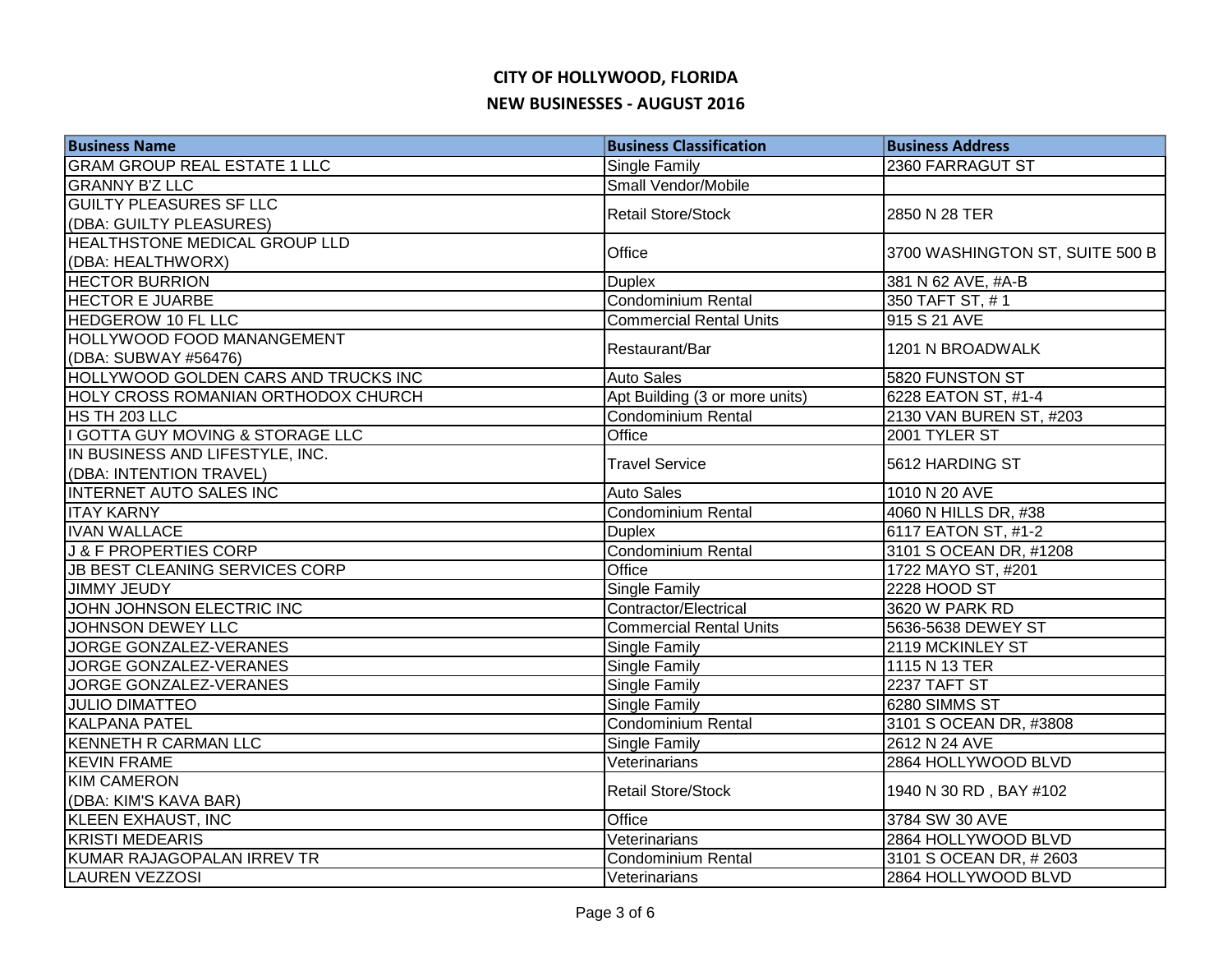| <b>Business Name</b>                                                               | <b>Business Classification</b>      | <b>Business Address</b>   |
|------------------------------------------------------------------------------------|-------------------------------------|---------------------------|
| <b>LILIAN MARIGAN</b>                                                              | Single Family                       | 2336 TAFT ST              |
| <b>LILIANA DASCALESCU</b>                                                          | Single Family                       | 3379 SW 49 ST             |
| <b>LYTEUP FLORIDA INC.</b>                                                         | Office                              | 3292 N 29 CT              |
| MANHATTAN LIFE INSURANCE COMPANY                                                   | Insurance Company/Life              |                           |
| <b>MARION CLEAVER</b>                                                              | <b>Duplex</b>                       | 1909 PIERCE ST            |
| <b>MARTIN LIPPMAN</b>                                                              | Single Family                       | 2516 MADISON ST           |
| MATTHEW SCHEXNAYDER                                                                | Veterinarians                       | 2864 HOLLYWOOD BLVD       |
| <b>MAUREEN EDWARDS</b>                                                             | Single Family                       | 2726 SCOTT ST             |
| MAUREEN RYAN-COSTELLO                                                              | Condominium Rental                  | 400 N SURF RD, #802       |
| <b>MENASH GIL</b>                                                                  | Single Family                       | 510 N 60 WAY              |
| <b>MIKE WEISSMARK</b>                                                              | Single Family                       | 6129 FUNSTON ST           |
| <b>MIRTA ESQUIVEL</b>                                                              | Single Family                       | 350 TAFT ST, #5           |
| NEW LIFE MASSAGE & SPA LLC                                                         | Massage Parlor/Salon                | 6113 HOLLYWOOD BLVD       |
| <b>OLGA SALGANIK</b>                                                               | Condominium Rental                  | 3800 S OCEAN DR, #1401    |
| OLYMPUS INVESTMENTS, LLC                                                           | <b>Warehouse Rental</b>             | 2021 HAYES ST             |
| PAPI'S GOURMET PIZZA CORP                                                          | Restaurant/Bar                      | 4961 SHERIDAN ST #37-A    |
| <b>PILAR RUIZ</b>                                                                  | Single Family                       | 1120 CLIFFROSE ST         |
| PILATES N HARMONY, LLC                                                             | <b>Fitness Instruction/Training</b> | 2028 HARRISON ST          |
| <b>PNMB LLC</b>                                                                    | <b>Duplex</b>                       | 1834 JEFFERSON ST         |
| POSITANO 4G LLC                                                                    | <b>Condominium Rental</b>           | 3501 N OCEAN DR, #4G      |
| <b>PVC MANAGEMENT LLC</b>                                                          | <b>Office</b>                       | 3107 STIRLING RD, STE 100 |
| RACHEL SAPOZNIK                                                                    | Condominium Rental                  | 326 WILSON ST, #205       |
| <b>RACHEL SAPOZNIK</b>                                                             | <b>Condominium Rental</b>           | 326 WILSON ST, #105       |
| <b>RACHEL SAPOZNIK</b>                                                             | Condominium Rental                  | 326 WILSON ST, #107       |
| <b>REBECCA RITTENBERG</b>                                                          | Veterinarians                       | 2864 HOLLYWOOD BLVD       |
| <b>REEF PROPERTIES, LLC</b>                                                        | Single Family                       | 2107 WILEY CT             |
| <b>REINA MCCAULEY</b><br>((DBA: ANGELICA COLLECTIONS HANDBAGS SHOES & ACCESSORIES) | <b>Retail Store/Stock</b>           | 5808 JOHNSON ST           |
| <b>RIUKA AMSILI</b>                                                                | Single Family                       | 5357 SW 34 AVE            |
| <b>RLW INVESTMENTS LLC</b>                                                         | Single Family                       | 2924 LINCOLN ST           |
| <b>RLW INVESTMENTS LLC</b>                                                         | Single Family                       | 2934 LINCOLN ST           |
| <b>RLW INVESTMENTS LLC</b>                                                         | Single Family                       | 2931 LINCOLN ST           |
| <b>RLW INVESTMENTS LLC</b>                                                         | Single Family                       | 2916 LINCOLN ST           |
| <b>RLW INVESTMENTS LLC</b>                                                         | Single Family                       | 2925 LINCOLN ST           |
| <b>ROBERT GOPIE</b>                                                                | Restaurant/Bar                      | 2901 HOLLYWOOD BLVD       |
| (DBA: ZANZIBAR & GRILL)                                                            |                                     |                           |
| <b>ROBERT KANE</b>                                                                 | Single Family                       | 2801 CLEVELAND ST         |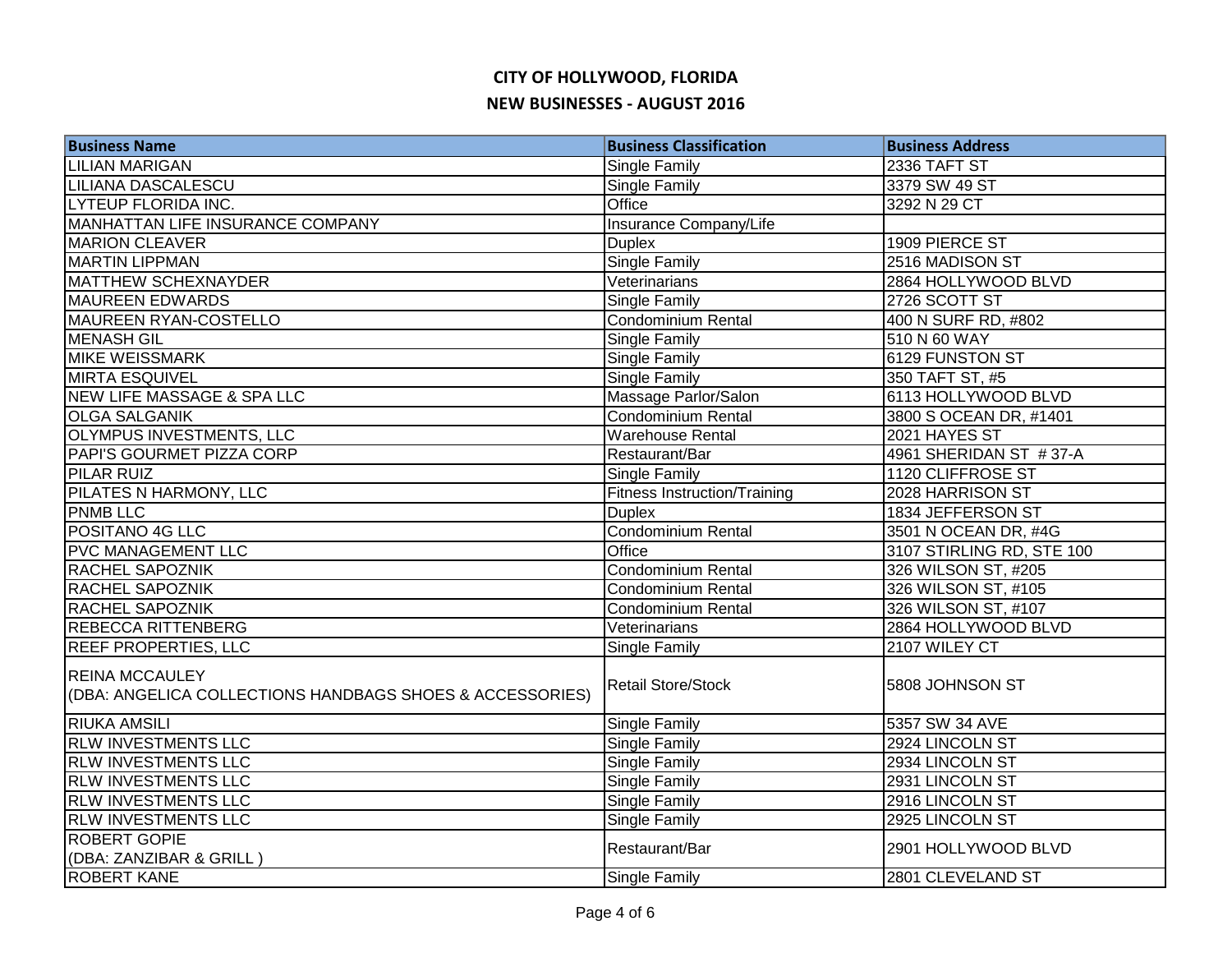| <b>Business Name</b>                                | <b>Business Classification</b> | <b>Business Address</b>  |
|-----------------------------------------------------|--------------------------------|--------------------------|
| <b>RODCORE LLC</b>                                  | Restaurant/Bar                 | 1931 HOLLYWOOD BLVD      |
| (DBA: CINQUECENTO PIZZA GELATO & CAFE)              |                                |                          |
| <b>ROSALIND HARSARAN</b>                            | <b>Duplex</b>                  | 6027 FILLMORE ST         |
| <b>ROSELINE KILLINGS</b>                            | <b>Retail Store/Stock</b>      | 1940 N 30 RD, BAY 168    |
| RUSSELL E CONN AS TRSTEE OF LAND TRUST 6101         | Single Family                  | 6101 DAWSON ST           |
| <b>SALON AFFAIRS, INC</b>                           | Massage Parlor/Salon           | 5836 STIRLING RD         |
| <b>SARAH MOUNEDJI</b>                               | Veterinarians                  | 2864 HOLLYWOOD BLVD      |
| <b>SARALYN NEMSER</b>                               | Condominium Rental             | 3024 OAKTREE LN, #286    |
| <b>SECONDHAND GODDESS INC</b>                       | <b>Retail Store/Stock</b>      | 1940 N 30 RD, #182       |
| <b>SFRH SF RENTAL LP</b>                            | Single Family                  | 1510 N 69 WAY            |
| <b>SFRH SF RENTAL LP</b>                            | <b>Duplex</b>                  | 2324-2326 LEE ST         |
| <b>SFRH SF RENTAL LP</b>                            | Single Family                  | 6710 MEADE ST            |
| <b>SHERIDAN SMILES, LLC</b>                         | Dentist/Orthodontist           | 4310 SHERIDAN ST, #201-A |
| SHOPPES OF HARD ROCK LLC                            | <b>Commercial Rental Units</b> | 5450 S STATE ROAD 7      |
| <b>SHOT GUN JOE'S LLC</b>                           | Small Vendor/Mobile            |                          |
| <b>SIGAL'S BATIM LLC</b>                            | <b>Duplex</b>                  | 2129-2231 LEE ST         |
| <b>SKYLAND PROPERTIES CORP</b>                      | Single Family                  | 520 N 60 WAY             |
| <b>SOLLY HETTENA</b>                                | <b>Single Family</b>           | 4100 N 34 AVE            |
| SOUND WAVES ENTERTAINMENT LLC                       | Office                         | 2140 N 56 TER            |
| <b>SP RENTAL ENTERPRISES LLC</b>                    | <b>Duplex</b>                  | 1849 SHERMAN ST, #1-4    |
| <b>ST. LOUIS, WANSY</b>                             | Single Family                  | 2412 HAYES ST            |
| <b>STANISLAV KATAYEV</b>                            | Single Family                  | 5355 SW 34 WAY           |
| <b>STARBRIGHT LAND TRUST</b>                        | Single Family                  | 2302 GREENE ST           |
| <b>STATIONSIDE PARTNERS LLC</b>                     | Apt Building (3 or more units) | 2300 N 29 AVE            |
| (DBA: PARC STATION)                                 |                                |                          |
| <b>STEFANIE KELLUM</b>                              | Single Family                  | 6441 EVANS ST            |
| <b>SUMAN KUNG</b>                                   | <b>Single Family</b>           | 1735 JEFFERSON ST        |
| SUNBUZZ PEST CONTROL AND ENVIRONMENTAL SERVICES INC | Contractor/Exterminator        | 6700 ATLANTA ST          |
| SWAY 2014-1 BORROWER, LLC                           | <b>Single Family</b>           | 7101 RALEIGH ST          |
| <b>TAMARA GRYNBERG</b>                              | Condominium Rental             | 4020 N HILLS DR, #38     |
| THE ARTISAN BITE, LLC                               | <b>Retail Store/Stock</b>      | 1940 N 30 RD, BOOTH 094  |
| TNC INVESTORS LLC                                   | Single Family                  | 1631 FUNSTON ST          |
| TNC INVESTORS LLC                                   | Single Family                  | 1230 N 70 WAY            |
| TNC INVESTORS LLC                                   | Single Family                  | <b>2239 LEE ST</b>       |
| TNC INVESTORS LLC                                   | Single Family                  | 331 S 26 AVE             |
| TNT MANAGEMENT GROUP LLC                            | Office                         | 1830 RADIUS DR, #903     |
| TREEHOUSE SMOKE SHOP INC                            | <b>Retail Store/Stock</b>      | 1321 N FEDERAL HWY       |
| TRUST NO 5834                                       | <b>Single Family</b>           | 5834 DAWSON ST           |